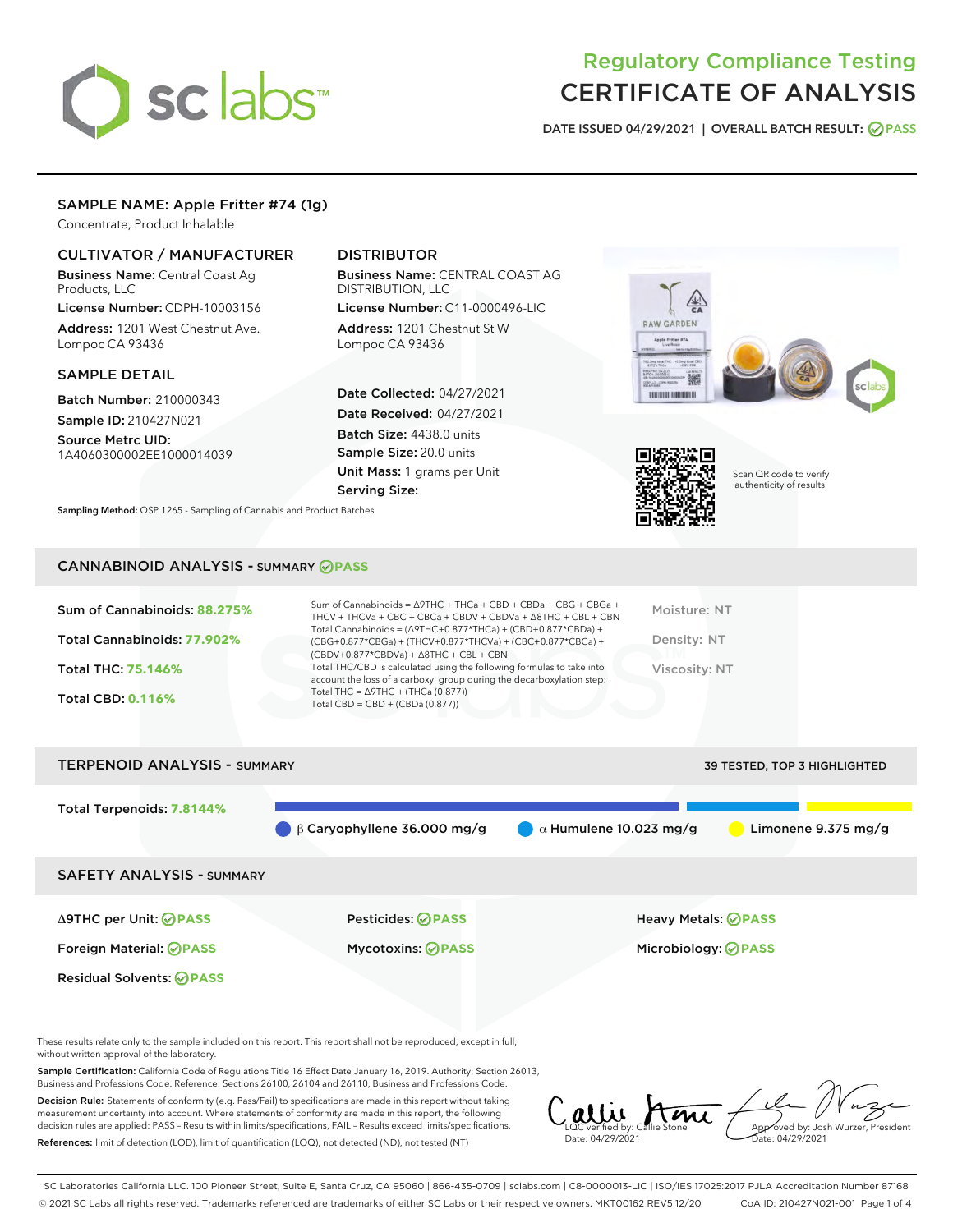



APPLE FRITTER #74 (1G) | DATE ISSUED 04/29/2021 | OVERALL BATCH RESULT: 2 PASS

#### CANNABINOID TEST RESULTS - 04/29/2021 2 PASS

Tested by high-performance liquid chromatography with diode-array detection (HPLC-DAD). **Method:** QSP 1157 - Analysis of Cannabinoids by HPLC-DAD

#### TOTAL CANNABINOIDS: **77.902%**

Total Cannabinoids (Total THC) + (Total CBD) + (Total CBG) + (Total THCV) + (Total CBC) + (Total CBDV) + ∆8THC + CBL + CBN

TOTAL THC: **75.146%** Total THC (∆9THC+0.877\*THCa)

TOTAL CBD: **0.116%**

Total CBD (CBD+0.877\*CBDa)

TOTAL CBG: 1.8% Total CBG (CBG+0.877\*CBGa)

TOTAL THCV: 0.239% Total THCV (THCV+0.877\*THCVa)

TOTAL CBC: 0.601% Total CBC (CBC+0.877\*CBCa)

TOTAL CBDV: ND Total CBDV (CBDV+0.877\*CBDVa)

| <b>COMPOUND</b> | LOD/LOQ<br>(mg/g)          | <b>MEASUREMENT</b><br><b>UNCERTAINTY</b><br>(mg/g) | <b>RESULT</b><br>(mg/g) | <b>RESULT</b><br>(%) |
|-----------------|----------------------------|----------------------------------------------------|-------------------------|----------------------|
| <b>THCa</b>     | 0.05 / 0.14                | ±20.969                                            | 815.92                  | 81.592               |
| <b>A9THC</b>    | 0.06 / 0.26                | ±1.235                                             | 35.90                   | 3.590                |
| <b>CBGa</b>     | 0.1 / 0.2                  | ±0.85                                              | 16.3                    | 1.63                 |
| <b>CBCa</b>     | 0.07/0.28                  | ±0.335                                             | 6.85                    | 0.685                |
| <b>CBG</b>      | 0.06/0.19                  | ±0.147                                             | 3.73                    | 0.373                |
| <b>THCVa</b>    | 0.07/0.20                  | ±0.130                                             | 2.73                    | 0.273                |
| <b>CBDa</b>     | 0.02/0.19                  | ±0.039                                             | 1.32                    | 0.132                |
| A8THC           | 0.1/0.4                    | N/A                                                | <b>ND</b>               | <b>ND</b>            |
| <b>THCV</b>     | 0.1/0.2                    | N/A                                                | <b>ND</b>               | <b>ND</b>            |
| <b>CBD</b>      | 0.07/0.29                  | N/A                                                | <b>ND</b>               | <b>ND</b>            |
| <b>CBDV</b>     | 0.04 / 0.15                | N/A                                                | <b>ND</b>               | <b>ND</b>            |
| <b>CBDVa</b>    | 0.03/0.53                  | N/A                                                | <b>ND</b>               | <b>ND</b>            |
| <b>CBL</b>      | 0.06 / 0.24                | N/A                                                | <b>ND</b>               | <b>ND</b>            |
| <b>CBN</b>      | 0.1/0.3                    | N/A                                                | <b>ND</b>               | <b>ND</b>            |
| <b>CBC</b>      | 0.2 / 0.5                  | N/A                                                | <b>ND</b>               | <b>ND</b>            |
|                 | <b>SUM OF CANNABINOIDS</b> |                                                    | 882.75 mg/g             | 88.275%              |

#### **UNIT MASS: 1 grams per Unit**

| ∆9THC per Unit                        | 1120 per-package limit     | 35.90 mg/unit<br><b>PASS</b> |  |  |
|---------------------------------------|----------------------------|------------------------------|--|--|
| <b>Total THC per Unit</b>             |                            | 751.46 mg/unit               |  |  |
| <b>CBD per Unit</b>                   |                            | <b>ND</b>                    |  |  |
| <b>Total CBD per Unit</b>             |                            | $1.16$ mg/unit               |  |  |
| Sum of Cannabinoids<br>per Unit       |                            | 882.75 mg/unit               |  |  |
| <b>Total Cannabinoids</b><br>per Unit |                            | 779.02 mg/unit               |  |  |
| <b>MOISTURE TEST RESULT</b>           | <b>DENSITY TEST RESULT</b> | <b>VISCOSITY TEST RESULT</b> |  |  |

Not Tested

Not Tested

Not Tested

#### TERPENOID TEST RESULTS - 04/29/2021

Terpene analysis utilizing gas chromatography-flame ionization detection (GC-FID). **Method:** QSP 1192 - Analysis of Terpenoids by GC-FID

| <b>COMPOUND</b>         | LOD/LOQ<br>(mg/g) | <b>MEASUREMENT</b><br><b>UNCERTAINTY</b><br>(mg/g) | <b>RESULT</b><br>(mg/g)                         | <b>RESULT</b><br>$(\%)$ |
|-------------------------|-------------------|----------------------------------------------------|-------------------------------------------------|-------------------------|
| $\beta$ Caryophyllene   | 0.004 / 0.012     | ±1.2816                                            | 36.000                                          | 3.6000                  |
| $\alpha$ Humulene       | 0.009 / 0.029     | ±0.3217                                            | 10.023                                          | 1.0023                  |
| Limonene                | 0.005 / 0.016     | ±0.1341                                            | 9.375                                           | 0.9375                  |
| Linalool                | 0.009 / 0.032     | ±0.1507                                            | 3.967                                           | 0.3967                  |
| trans-ß-Farnesene       | 0.008 / 0.025     | ±0.1069                                            | 3.010                                           | 0.3010                  |
| $\alpha$ Bisabolol      | 0.008 / 0.026     | ±0.1544                                            | 2.892                                           | 0.2892                  |
| <b>Myrcene</b>          | 0.008 / 0.025     | ±0.0248                                            | 1.921                                           | 0.1921                  |
| <b>Terpinolene</b>      | 0.008 / 0.026     | ±0.0387                                            | 1.887                                           | 0.1887                  |
| Ocimene                 | 0.011 / 0.038     | ±0.0579                                            | 1.805                                           | 0.1805                  |
| $\beta$ Pinene          | 0.004 / 0.014     | ±0.0168                                            | 1.462                                           | 0.1462                  |
| Fenchol                 | 0.010 / 0.034     | ±0.0538                                            | 1.391                                           | 0.1391                  |
| Terpineol               | 0.016 / 0.055     | ±0.0770                                            | 1.254                                           | 0.1254                  |
| $\alpha$ Pinene         | 0.005 / 0.017     | ±0.0100                                            | 1.166                                           | 0.1166                  |
| Nerolidol               | 0.009 / 0.028     | ±0.0292                                            | 0.465                                           | 0.0465                  |
| Caryophyllene<br>Oxide  | 0.010 / 0.033     | ±0.0202                                            | 0.440                                           | 0.0440                  |
| <b>Borneol</b>          | 0.005 / 0.016     | ±0.0132                                            | 0.314                                           | 0.0314                  |
| Citronellol             | 0.003 / 0.010     | ±0.0062                                            | 0.127                                           | 0.0127                  |
| Fenchone                | 0.009 / 0.028     | ±0.0035                                            | 0.120                                           | 0.0120                  |
| Camphene                | 0.005 / 0.015     | ±0.0012                                            | 0.106                                           | 0.0106                  |
| Guaiol                  | 0.009 / 0.030     | ±0.0048                                            | 0.101                                           | 0.0101                  |
| Sabinene Hydrate        | 0.006 / 0.022     | ±0.0027                                            | 0.070                                           | 0.0070                  |
| $\alpha$ Phellandrene   | 0.006 / 0.020     | ±0.0007                                            | 0.049                                           | 0.0049                  |
| Geraniol                | 0.002 / 0.007     | ±0.0022                                            | 0.049                                           | 0.0049                  |
| 3 Carene                | 0.005 / 0.018     | ±0.0006                                            | 0.039                                           | 0.0039                  |
| <b>Geranyl Acetate</b>  | 0.004 / 0.014     | ±0.0016                                            | 0.039                                           | 0.0039                  |
| $\alpha$ Terpinene      | 0.005 / 0.017     | ±0.0006                                            | 0.038                                           | 0.0038                  |
| $\gamma$ Terpinene      | 0.006 / 0.018     | ±0.0006                                            | 0.034                                           | 0.0034                  |
| Sabinene                | 0.004 / 0.014     | N/A                                                | <loq< th=""><th><loq< th=""></loq<></th></loq<> | <loq< th=""></loq<>     |
| Nerol                   | 0.003 / 0.011     | N/A                                                | <loq< th=""><th><loq< th=""></loq<></th></loq<> | <loq< th=""></loq<>     |
| p-Cymene                | 0.005 / 0.016     | N/A                                                | <b>ND</b>                                       | <b>ND</b>               |
| Eucalyptol              | 0.006 / 0.018     | N/A                                                | ND                                              | <b>ND</b>               |
| (-)-Isopulegol          | 0.005 / 0.016     | N/A                                                | ND                                              | ND                      |
| Camphor                 | 0.006 / 0.019     | N/A                                                | ND                                              | <b>ND</b>               |
| Isoborneol              | 0.004 / 0.012     | N/A                                                | ND                                              | <b>ND</b>               |
| Menthol                 | 0.008 / 0.025     | N/A                                                | ND                                              | ND                      |
| R-(+)-Pulegone          | 0.003 / 0.011     | N/A                                                | ND                                              | ND                      |
| $\alpha$ Cedrene        | 0.005 / 0.016     | N/A                                                | ND                                              | <b>ND</b>               |
| Valencene               | 0.009 / 0.030     | N/A                                                | ND                                              | ND                      |
| Cedrol                  | 0.008 / 0.027     | N/A                                                | ND                                              | <b>ND</b>               |
| <b>TOTAL TERPENOIDS</b> |                   |                                                    | 78.144 mg/g                                     | 7.8144%                 |

SC Laboratories California LLC. 100 Pioneer Street, Suite E, Santa Cruz, CA 95060 | 866-435-0709 | sclabs.com | C8-0000013-LIC | ISO/IES 17025:2017 PJLA Accreditation Number 87168 © 2021 SC Labs all rights reserved. Trademarks referenced are trademarks of either SC Labs or their respective owners. MKT00162 REV5 12/20 CoA ID: 210427N021-001 Page 2 of 4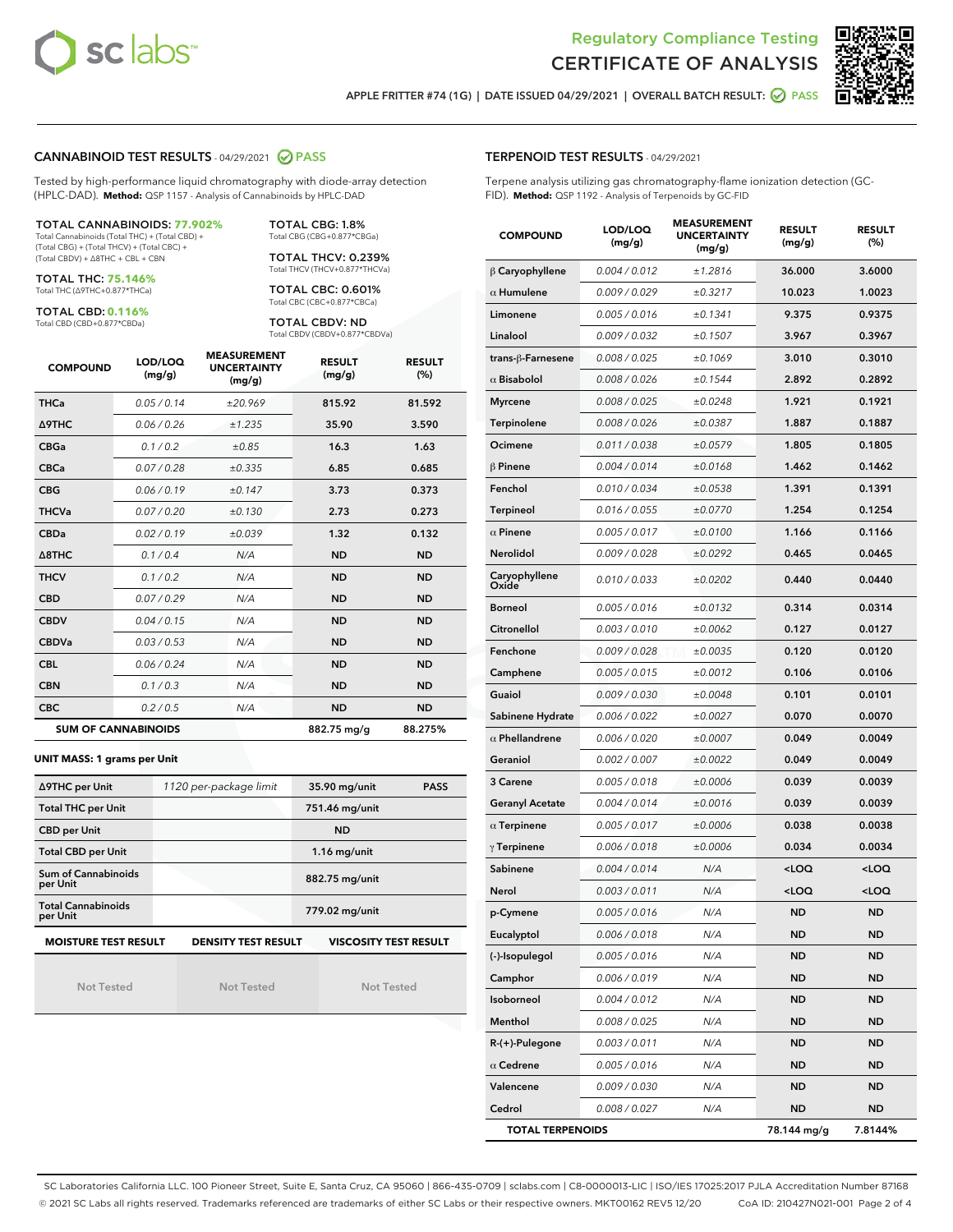



APPLE FRITTER #74 (1G) | DATE ISSUED 04/29/2021 | OVERALL BATCH RESULT:  $\bigcirc$  PASS

# CATEGORY 1 PESTICIDE TEST RESULTS - 04/29/2021 2 PASS

Pesticide and plant growth regulator analysis utilizing high-performance liquid chromatography-mass spectrometry (HPLC-MS) or gas chromatography-mass spectrometry (GC-MS). \*GC-MS utilized where indicated. **Method:** QSP 1212 - Analysis of Pesticides and Mycotoxins by LC-MS or QSP 1213 - Analysis of Pesticides by GC-MS

| <b>COMPOUND</b>             | LOD/LOQ<br>$(\mu g/g)$ | <b>ACTION</b><br><b>LIMIT</b><br>$(\mu g/g)$ | <b>MEASUREMENT</b><br><b>UNCERTAINTY</b><br>$(\mu g/g)$ | <b>RESULT</b><br>$(\mu g/g)$ | <b>RESULT</b> |
|-----------------------------|------------------------|----------------------------------------------|---------------------------------------------------------|------------------------------|---------------|
| Aldicarb                    | 0.03 / 0.08            | $\geq$ LOD                                   | N/A                                                     | <b>ND</b>                    | <b>PASS</b>   |
| Carbofuran                  | 0.02 / 0.05            | $>$ LOD                                      | N/A                                                     | <b>ND</b>                    | <b>PASS</b>   |
| Chlordane*                  | 0.03 / 0.08            | $\ge$ LOD                                    | N/A                                                     | <b>ND</b>                    | <b>PASS</b>   |
| Chlorfenapyr*               | 0.03/0.10              | $>$ LOD                                      | N/A                                                     | <b>ND</b>                    | <b>PASS</b>   |
| Chlorpyrifos                | 0.02 / 0.06            | ≥ LOD                                        | N/A                                                     | <b>ND</b>                    | <b>PASS</b>   |
| Coumaphos                   | 0.02 / 0.07            | $\ge$ LOD                                    | N/A                                                     | <b>ND</b>                    | <b>PASS</b>   |
| Daminozide                  | 0.02 / 0.07            | $\geq$ LOD                                   | N/A                                                     | <b>ND</b>                    | <b>PASS</b>   |
| <b>DDVP</b><br>(Dichlorvos) | 0.03/0.09              | $\geq$ LOD                                   | N/A                                                     | <b>ND</b>                    | <b>PASS</b>   |
| Dimethoate                  | 0.03 / 0.08            | $>$ LOD                                      | N/A                                                     | <b>ND</b>                    | <b>PASS</b>   |
| Ethoprop(hos)               | 0.03/0.10              | $\ge$ LOD                                    | N/A                                                     | <b>ND</b>                    | <b>PASS</b>   |
| Etofenprox                  | 0.02 / 0.06            | $>$ LOD                                      | N/A                                                     | <b>ND</b>                    | <b>PASS</b>   |
| Fenoxycarb                  | 0.03 / 0.08            | $\geq$ LOD                                   | N/A                                                     | <b>ND</b>                    | <b>PASS</b>   |
| Fipronil                    | 0.03/0.08              | $>$ LOD                                      | N/A                                                     | <b>ND</b>                    | <b>PASS</b>   |
| Imazalil                    | 0.02 / 0.06            | $\geq$ LOD                                   | N/A                                                     | <b>ND</b>                    | <b>PASS</b>   |
| Methiocarb                  | 0.02 / 0.07            | $\ge$ LOD                                    | N/A                                                     | <b>ND</b>                    | <b>PASS</b>   |
| Methyl<br>parathion         | 0.03/0.10              | $\geq$ LOD                                   | N/A                                                     | <b>ND</b>                    | <b>PASS</b>   |
| <b>Mevinphos</b>            | 0.03/0.09              | $>$ LOD                                      | N/A                                                     | <b>ND</b>                    | <b>PASS</b>   |
| Paclobutrazol               | 0.02 / 0.05            | $\geq$ LOD                                   | N/A                                                     | <b>ND</b>                    | <b>PASS</b>   |
| Propoxur                    | 0.03/0.09              | $\ge$ LOD                                    | N/A                                                     | <b>ND</b>                    | <b>PASS</b>   |
| Spiroxamine                 | 0.03 / 0.08            | $\ge$ LOD                                    | N/A                                                     | <b>ND</b>                    | <b>PASS</b>   |
| Thiacloprid                 | 0.03/0.10              | $\geq$ LOD                                   | N/A                                                     | <b>ND</b>                    | <b>PASS</b>   |

#### CATEGORY 2 PESTICIDE TEST RESULTS - 04/29/2021 @ PASS

| <b>COMPOUND</b>          | LOD/LOO<br>$(\mu g/g)$ | <b>ACTION</b><br>LIMIT<br>$(\mu g/g)$ | <b>MEASUREMENT</b><br><b>UNCERTAINTY</b><br>$(\mu g/g)$ | <b>RESULT</b><br>$(\mu g/g)$ | <b>RESULT</b> |
|--------------------------|------------------------|---------------------------------------|---------------------------------------------------------|------------------------------|---------------|
| Abamectin                | 0.03/0.10              | 0.1                                   | N/A                                                     | <b>ND</b>                    | <b>PASS</b>   |
| Acephate                 | 0.02/0.07              | 0.1                                   | N/A                                                     | <b>ND</b>                    | <b>PASS</b>   |
| Acequinocyl              | 0.02/0.07              | 0.1                                   | N/A                                                     | <b>ND</b>                    | <b>PASS</b>   |
| Acetamiprid              | 0.02/0.05              | 0.1                                   | N/A                                                     | <b>ND</b>                    | <b>PASS</b>   |
| Azoxystrobin             | 0.02/0.07              | 0.1                                   | N/A                                                     | <b>ND</b>                    | <b>PASS</b>   |
| <b>Bifenazate</b>        | 0.01/0.04              | 0.1                                   | N/A                                                     | <b>ND</b>                    | <b>PASS</b>   |
| <b>Bifenthrin</b>        | 0.02 / 0.05            | 3                                     | N/A                                                     | <b>ND</b>                    | <b>PASS</b>   |
| <b>Boscalid</b>          | 0.03/0.09              | 0.1                                   | N/A                                                     | <b>ND</b>                    | <b>PASS</b>   |
| Captan                   | 0.19/0.57              | 0.7                                   | N/A                                                     | <b>ND</b>                    | <b>PASS</b>   |
| Carbaryl                 | 0.02/0.06              | 0.5                                   | N/A                                                     | <b>ND</b>                    | <b>PASS</b>   |
| Chlorantranilip-<br>role | 0.04/0.12              | 10                                    | N/A                                                     | <b>ND</b>                    | <b>PASS</b>   |
| Clofentezine             | 0.03/0.09              | 0.1                                   | N/A                                                     | <b>ND</b>                    | <b>PASS</b>   |

| <b>COMPOUND</b>               | LOD/LOQ<br>(µg/g) | <b>ACTION</b><br>LIMIT<br>(µg/g) | <b>MEASUREMENT</b><br><b>UNCERTAINTY</b><br>(µg/g) | <b>RESULT</b><br>(µg/g) | <b>RESULT</b> |
|-------------------------------|-------------------|----------------------------------|----------------------------------------------------|-------------------------|---------------|
| Cyfluthrin                    | 0.12 / 0.38       | $\overline{c}$                   | N/A                                                | <b>ND</b>               | <b>PASS</b>   |
| Cypermethrin                  | 0.11/0.32         | 1                                | N/A                                                | <b>ND</b>               | <b>PASS</b>   |
| <b>Diazinon</b>               | 0.02 / 0.05       | 0.1                              | N/A                                                | <b>ND</b>               | <b>PASS</b>   |
| Dimethomorph                  | 0.03 / 0.09       | 2                                | N/A                                                | <b>ND</b>               | <b>PASS</b>   |
| Etoxazole                     | 0.02 / 0.06       | 0.1                              | N/A                                                | <b>ND</b>               | <b>PASS</b>   |
| Fenhexamid                    | 0.03 / 0.09       | 0.1                              | N/A                                                | <b>ND</b>               | <b>PASS</b>   |
| Fenpyroximate                 | 0.02 / 0.06       | 0.1                              | N/A                                                | <b>ND</b>               | <b>PASS</b>   |
| Flonicamid                    | 0.03 / 0.10       | 0.1                              | N/A                                                | <b>ND</b>               | <b>PASS</b>   |
| Fludioxonil                   | 0.03/0.10         | 0.1                              | N/A                                                | <b>ND</b>               | <b>PASS</b>   |
| Hexythiazox                   | 0.02 / 0.07       | 0.1                              | N/A                                                | <b>ND</b>               | <b>PASS</b>   |
| Imidacloprid                  | 0.04 / 0.11       | 5                                | N/A                                                | <b>ND</b>               | <b>PASS</b>   |
| Kresoxim-methyl               | 0.02 / 0.07       | 0.1                              | N/A                                                | <b>ND</b>               | <b>PASS</b>   |
| <b>Malathion</b>              | 0.03 / 0.09       | 0.5                              | N/A                                                | <b>ND</b>               | <b>PASS</b>   |
| Metalaxyl                     | 0.02 / 0.07       | $\overline{c}$                   | N/A                                                | <b>ND</b>               | <b>PASS</b>   |
| Methomyl                      | 0.03 / 0.10       | 1                                | N/A                                                | <b>ND</b>               | <b>PASS</b>   |
| Myclobutanil                  | 0.03/0.09         | 0.1                              | N/A                                                | <b>ND</b>               | <b>PASS</b>   |
| Naled                         | 0.02 / 0.07       | 0.1                              | N/A                                                | <b>ND</b>               | <b>PASS</b>   |
| Oxamyl                        | 0.04 / 0.11       | 0.5                              | N/A                                                | <b>ND</b>               | <b>PASS</b>   |
| Pentachloronitro-<br>benzene* | 0.03/0.09         | 0.1                              | N/A                                                | <b>ND</b>               | <b>PASS</b>   |
| Permethrin                    | 0.04 / 0.12       | 0.5                              | N/A                                                | <b>ND</b>               | <b>PASS</b>   |
| Phosmet                       | 0.03 / 0.10       | 0.1                              | N/A                                                | <b>ND</b>               | <b>PASS</b>   |
| Piperonylbu-<br>toxide        | 0.02 / 0.07       | 3                                | N/A                                                | <b>ND</b>               | <b>PASS</b>   |
| Prallethrin                   | 0.03 / 0.08       | 0.1                              | N/A                                                | <b>ND</b>               | <b>PASS</b>   |
| Propiconazole                 | 0.02 / 0.07       | 0.1                              | N/A                                                | <b>ND</b>               | <b>PASS</b>   |
| Pyrethrins                    | 0.04 / 0.12       | 0.5                              | N/A                                                | <b>ND</b>               | <b>PASS</b>   |
| Pyridaben                     | 0.02 / 0.07       | 0.1                              | N/A                                                | <b>ND</b>               | <b>PASS</b>   |
| Spinetoram                    | 0.02 / 0.07       | 0.1                              | N/A                                                | <b>ND</b>               | <b>PASS</b>   |
| Spinosad                      | 0.02 / 0.07       | 0.1                              | N/A                                                | <b>ND</b>               | <b>PASS</b>   |
| Spiromesifen                  | 0.02 / 0.05       | 0.1                              | N/A                                                | <b>ND</b>               | <b>PASS</b>   |
| Spirotetramat                 | 0.02 / 0.06       | 0.1                              | N/A                                                | <b>ND</b>               | <b>PASS</b>   |
| Tebuconazole                  | 0.02 / 0.07       | 0.1                              | N/A                                                | <b>ND</b>               | <b>PASS</b>   |
| Thiamethoxam                  | 0.03 / 0.10       | 5                                | N/A                                                | <b>ND</b>               | <b>PASS</b>   |
| Trifloxystrobin               | 0.03 / 0.08       | 0.1                              | N/A                                                | <b>ND</b>               | <b>PASS</b>   |

SC Laboratories California LLC. 100 Pioneer Street, Suite E, Santa Cruz, CA 95060 | 866-435-0709 | sclabs.com | C8-0000013-LIC | ISO/IES 17025:2017 PJLA Accreditation Number 87168 © 2021 SC Labs all rights reserved. Trademarks referenced are trademarks of either SC Labs or their respective owners. MKT00162 REV5 12/20 CoA ID: 210427N021-001 Page 3 of 4